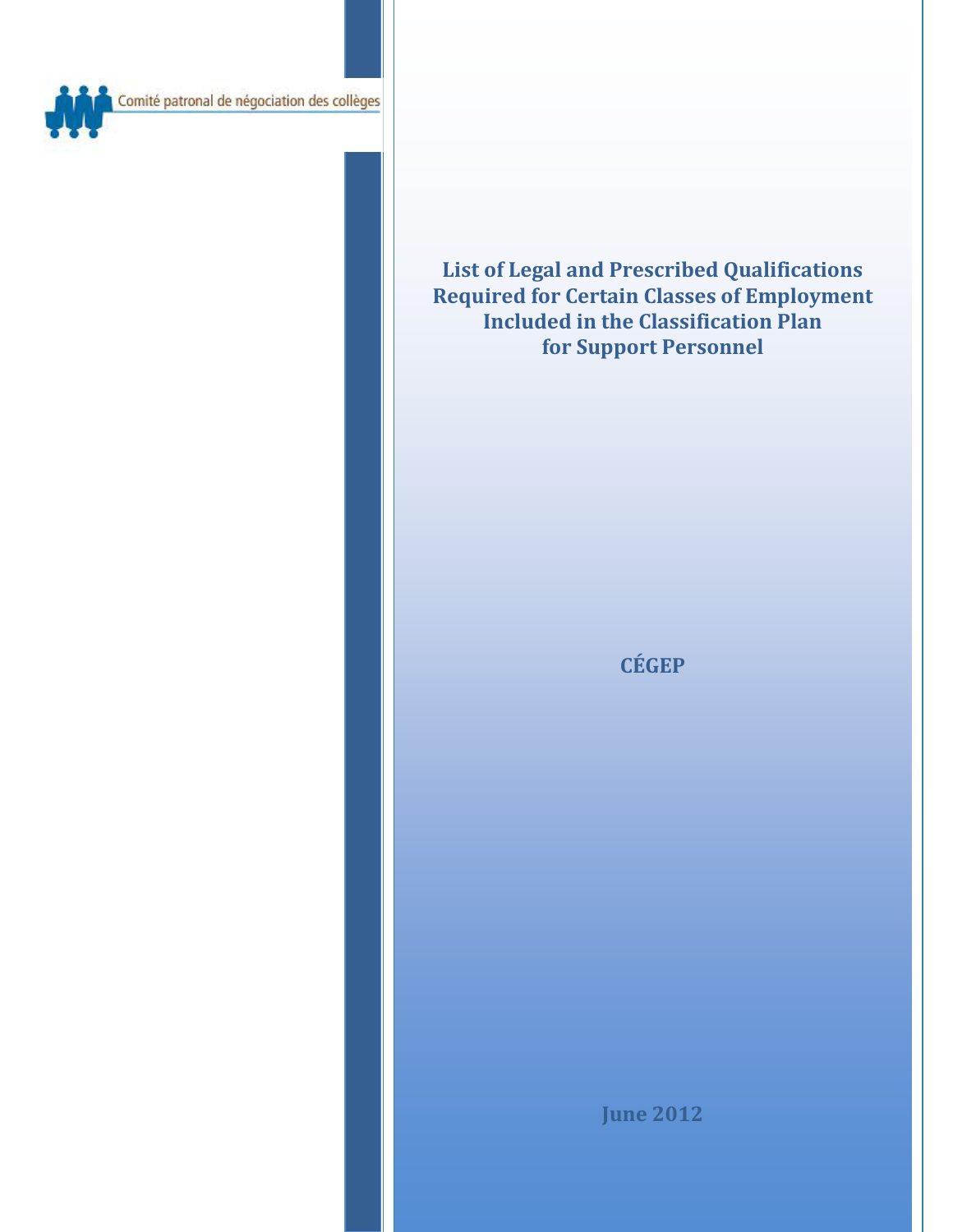List of Legal and Prescribed Qualifications Required for Certain Classes of Employment Included in the Classification Plan for Support Personnel

Comité patronal de négociation des collèges

June 2012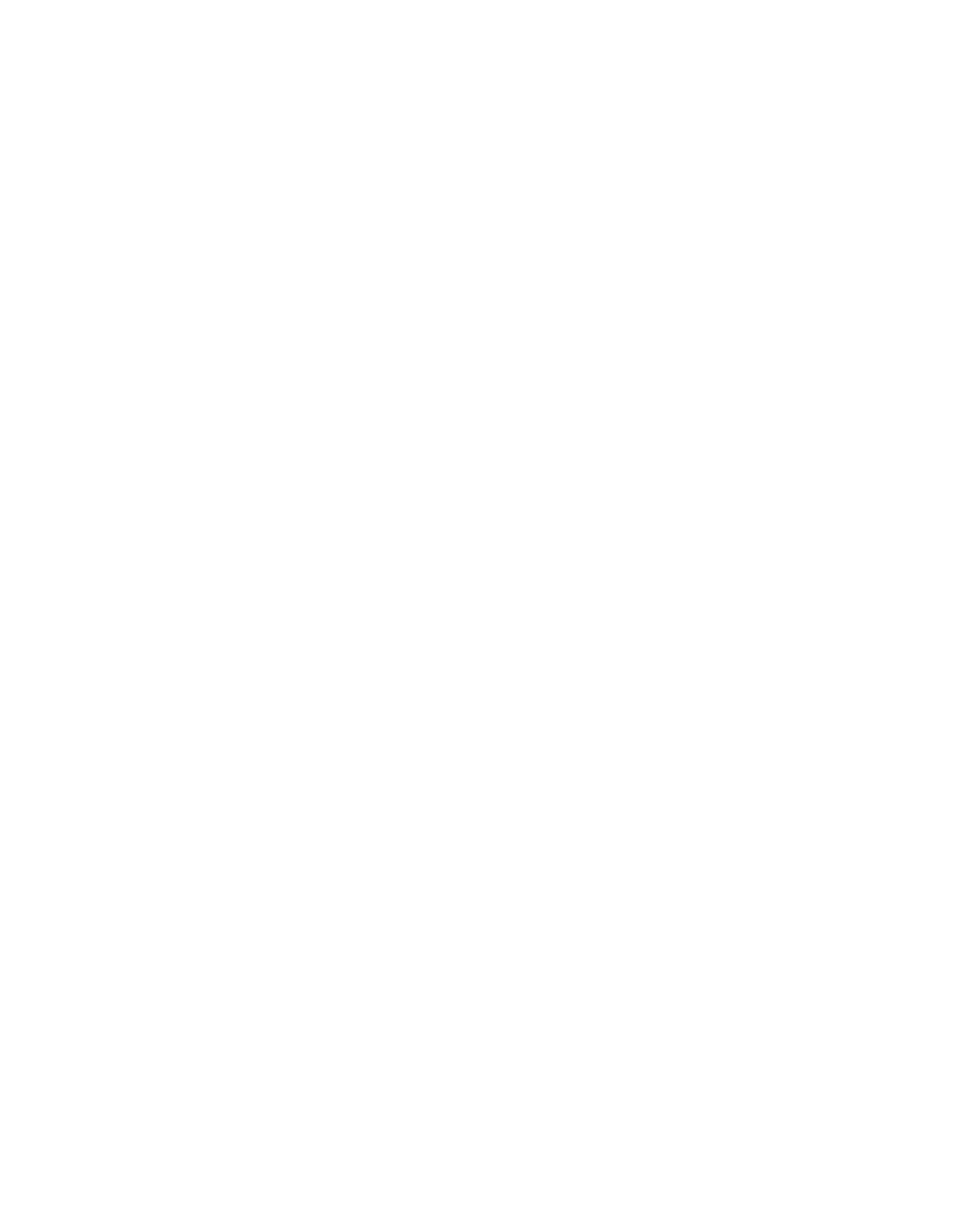# **TABLE OF CONTENTS**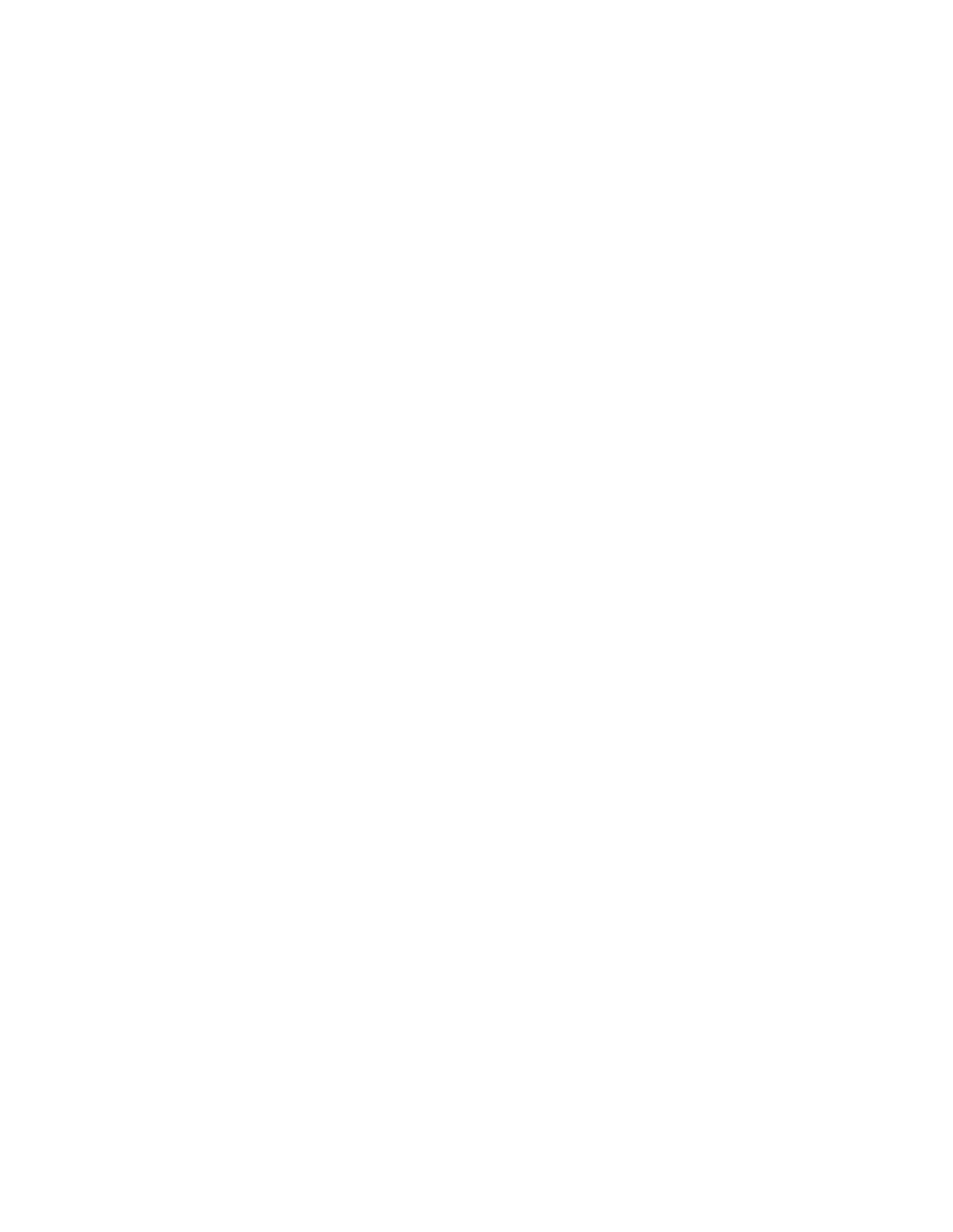#### **Preamble**

In this document, the qualifications required to perform certain classes of employment included in the Classification Plan for Support Personnel, June 2011 edition, are worded to avoid revisions when they are subject to legal or prescribed modifications. The following wording is used for these classes of employment: "to have the legal and prescribed qualifications for this class of employment" or "to hold a certificate issued by an organization recognized by laws and regulations".

Thus, when CEGEPs are not subject to the *Act Respecting Labour Relations, Vocational Training and Workforce Management in the Construction Industry* (R.S.Q., chapter R-20), (Chapter III, division 1, article 19, paragraph 8), they are not obliged to require qualifications that are in conformity with the Act for the performance of the positions corresponding to the trades covered by said act.

This document will be updated on a yearly basis.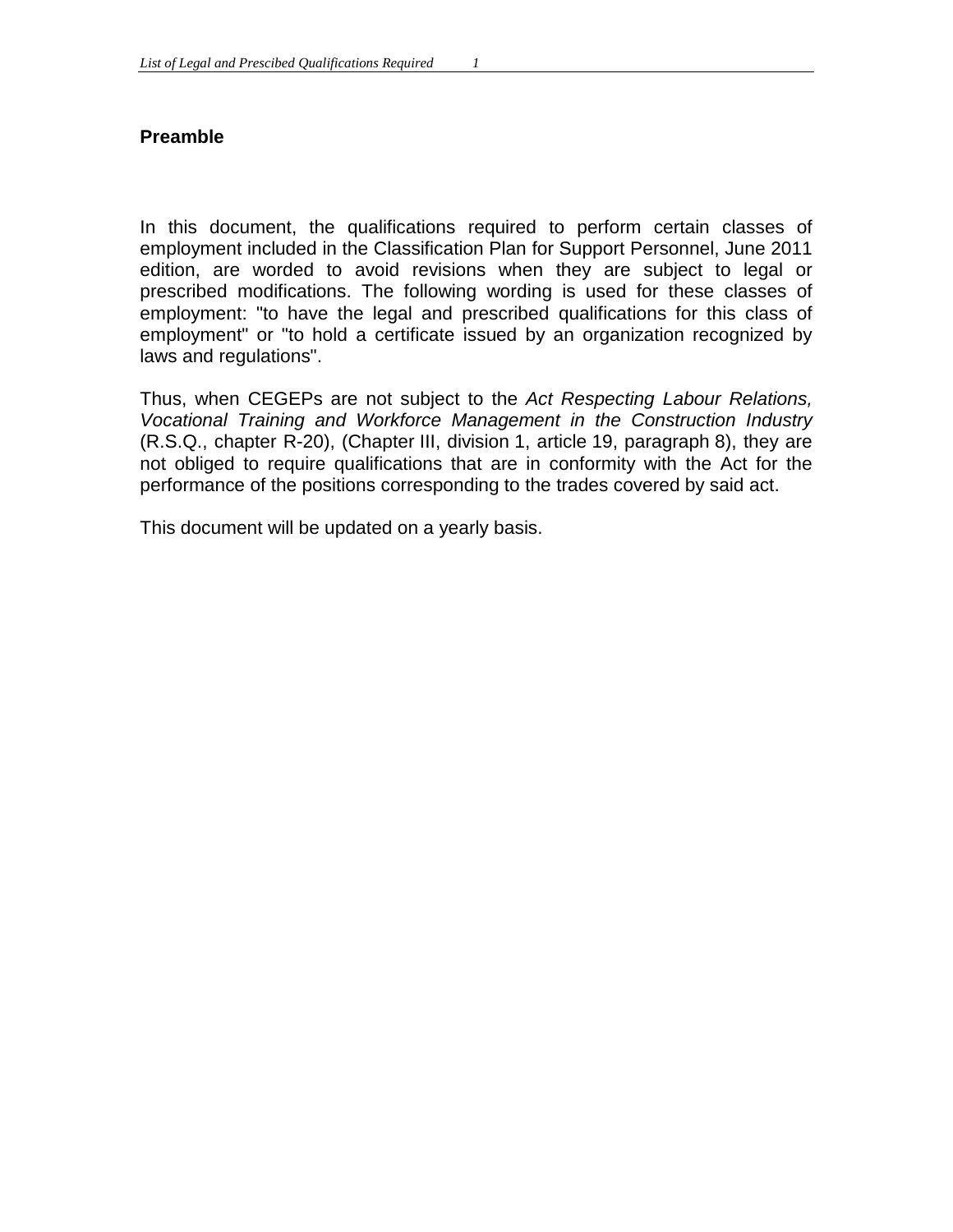### **Cabinetmaker**

# **Appropriate legal and prescribed qualification**

To hold a certificate of vocational studies in cabinet making issued under the Qualification Plan from the Ministre de l'Emploi et de la Solidarité sociale.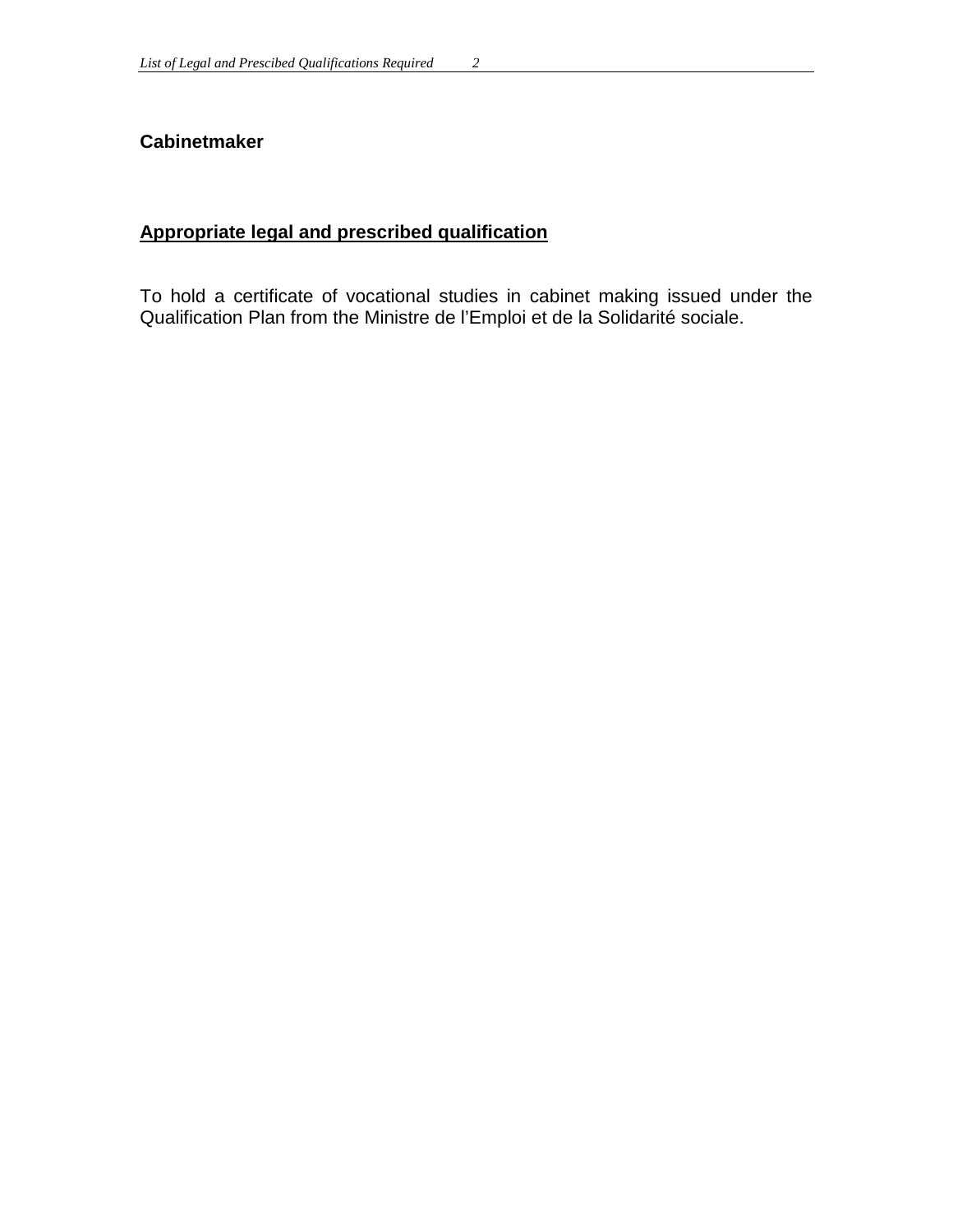### **Carpenter**

### **Appropriate legal and prescribed qualification**

To hold a valid journeyman competency certificate in carpentry issued under the *Act Respecting Labour Relations, Vocational Training and Workforce Management in the Construction Industry* (R.S.Q., chapter R-20).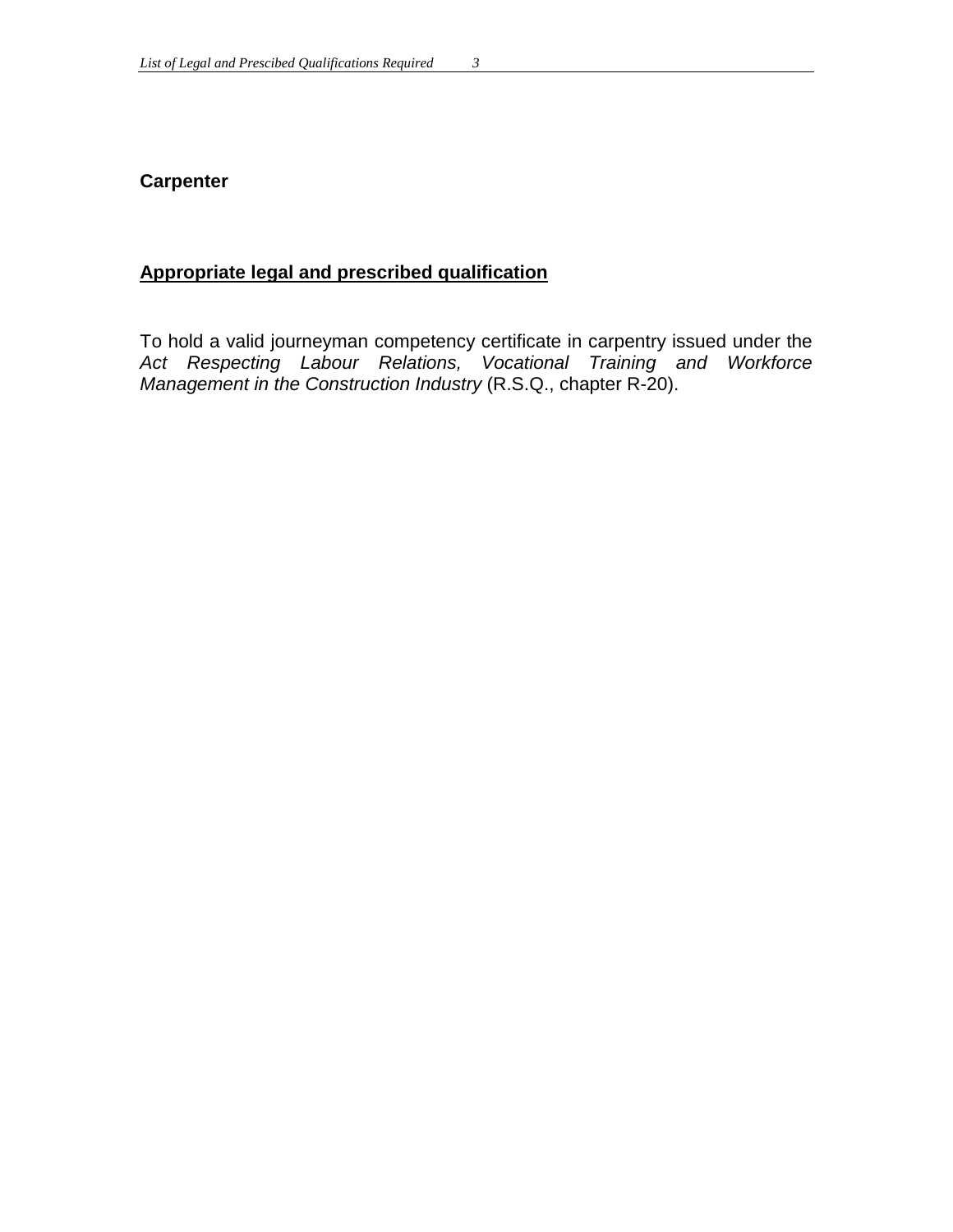# **Certified Aeronautics Maintenance Technician**

# **Appropriate legal and prescribed qualification**

To hold an Aircraft Maintenance Engineer (AME) licence rated M1 or M2 issued by Transport Canada.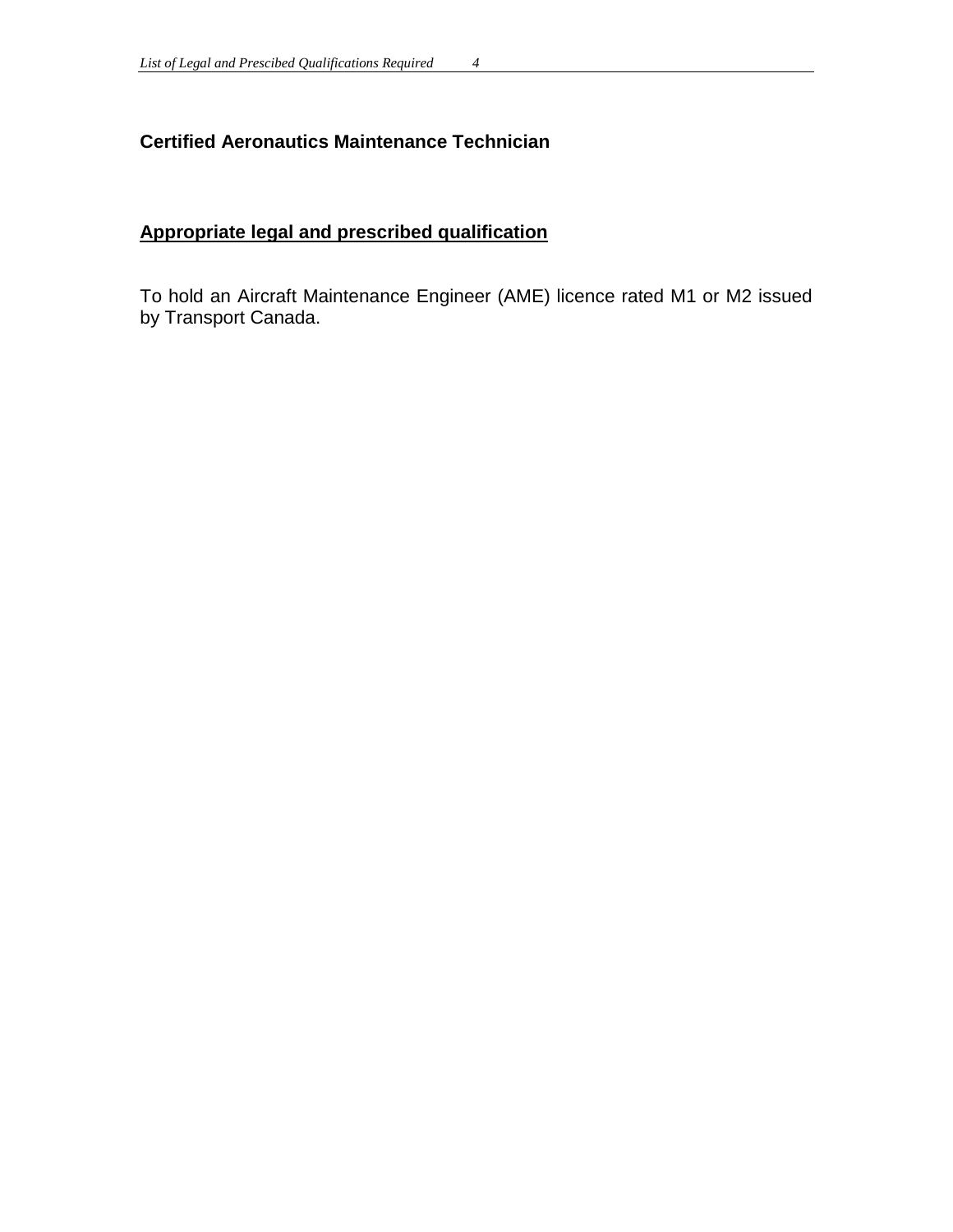# **Certified Maintenance Workman**

# **Appropriate legal and prescribed qualifications**[1](#page-9-0)

To hold a valid journeyman competency certificate issued under the *Act Respecting Labour Relations, Vocational Training and Workforce Management in the Construction Industry* (R.S.Q., chapter R-20).

Or

To hold a qualification certificate in electricity or in plumbing, in heating, in refrigeration system or in installation of gas piping issued under the *Act Respecting Workforce Vocational Training and Qualification* (R.S.Q., chapter F-5, r.1) by the Ministre de l'Emploi et de la Solidarité sociale.

<span id="page-9-0"></span> $1$  Persons carrying out tasks pertaining to electricity or pipe mechanics must hold an appropriate and valid qualification certificate issued in compliance with the Regulation respecting the vocational training and qualification of manpower, covering electricians, pipe fitters, elevator mechanics and electrical machinery operators in sectors other than the construction industry (R.S.Q., c. F-5**,** r.4).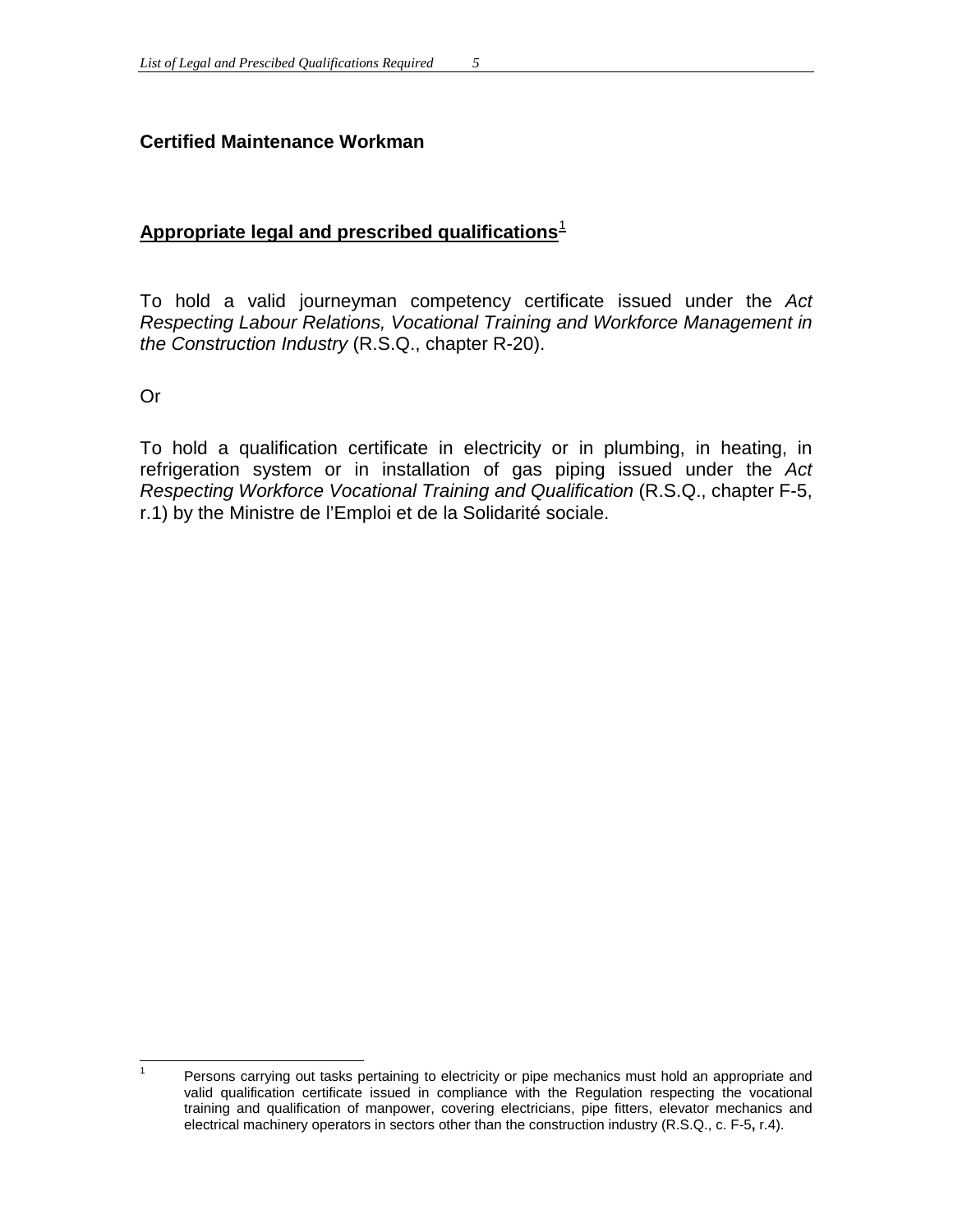### **Electrician**

### **Appropriate legal and prescribed qualifications**

To hold a valid qualification certificate in electricity issued under the *Act Respecting Workforce Vocational Training and Qualification* (R.S.Q., chapter F-5, r.1) by the Ministre de l'Emploi et de la Solidarité sociale.

Or

To hold a valid journeyman competency certificate as an electrician issued under the *Act Respecting Labour Relations, Vocational Training and Workforce Management in the Construction Industry* (R.S.Q., chapter R-20).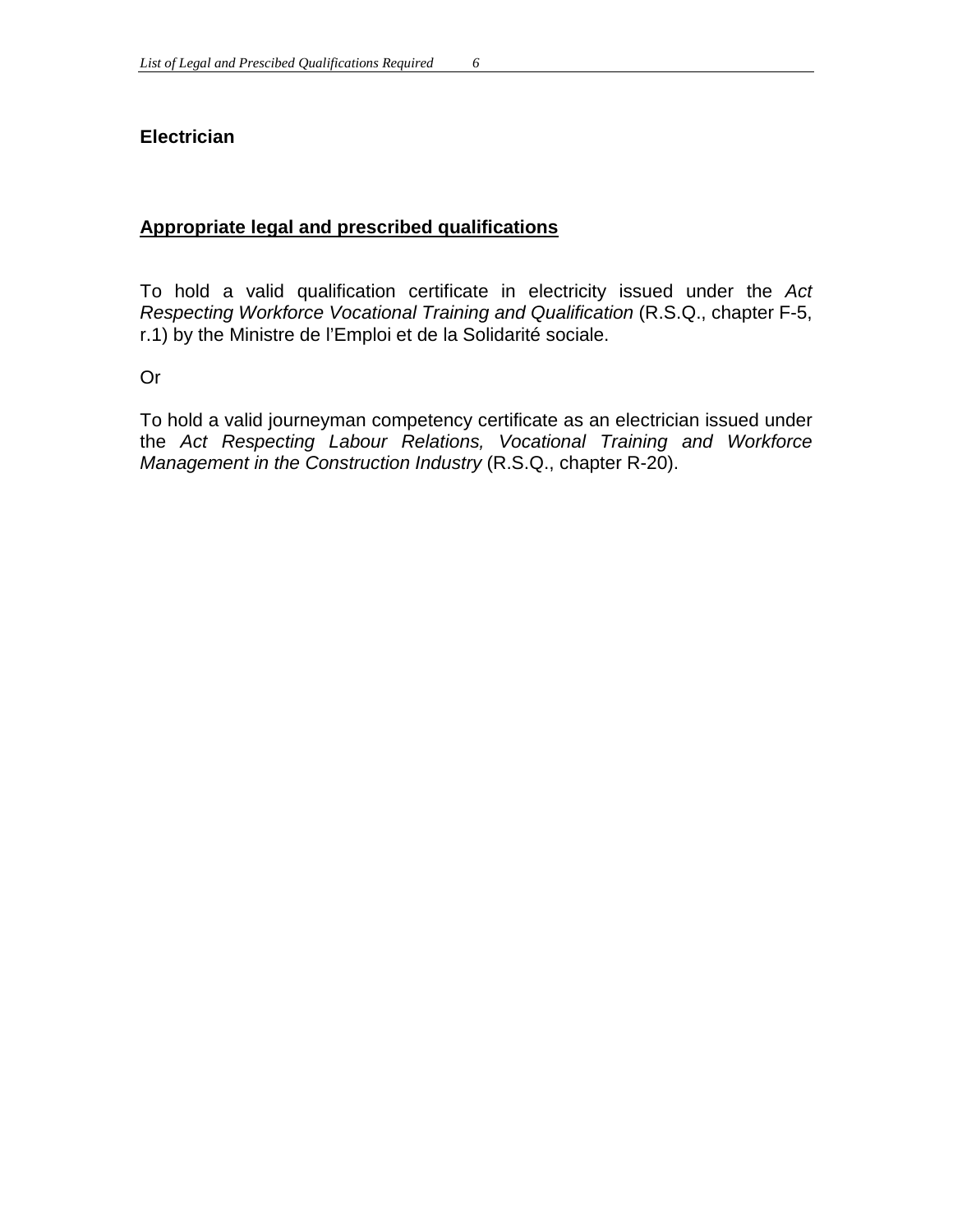### **Electrician, principal class**

#### **Appropriate legal and prescribed qualifications**

To hold a valid qualification certificate in electricity issued under the *Act Respecting Workforce Vocational Training and Qualification* (R.S.Q., chapter F-5, r.1) by the Ministre de l'Emploi et de la Solidarité sociale and satisfy the requirements of the Régie du bâtiment to act as the college's respondent.

Or

To hold a valid journeyman competency certificate as an electrician issued under the *Act Respecting Labour Relations, Vocational Training and Workforce Management in the Construction Industry* (R.S.Q., chapter R-20) and satisfy the requirements of the Régie du bâtiment to act as the college's respondent.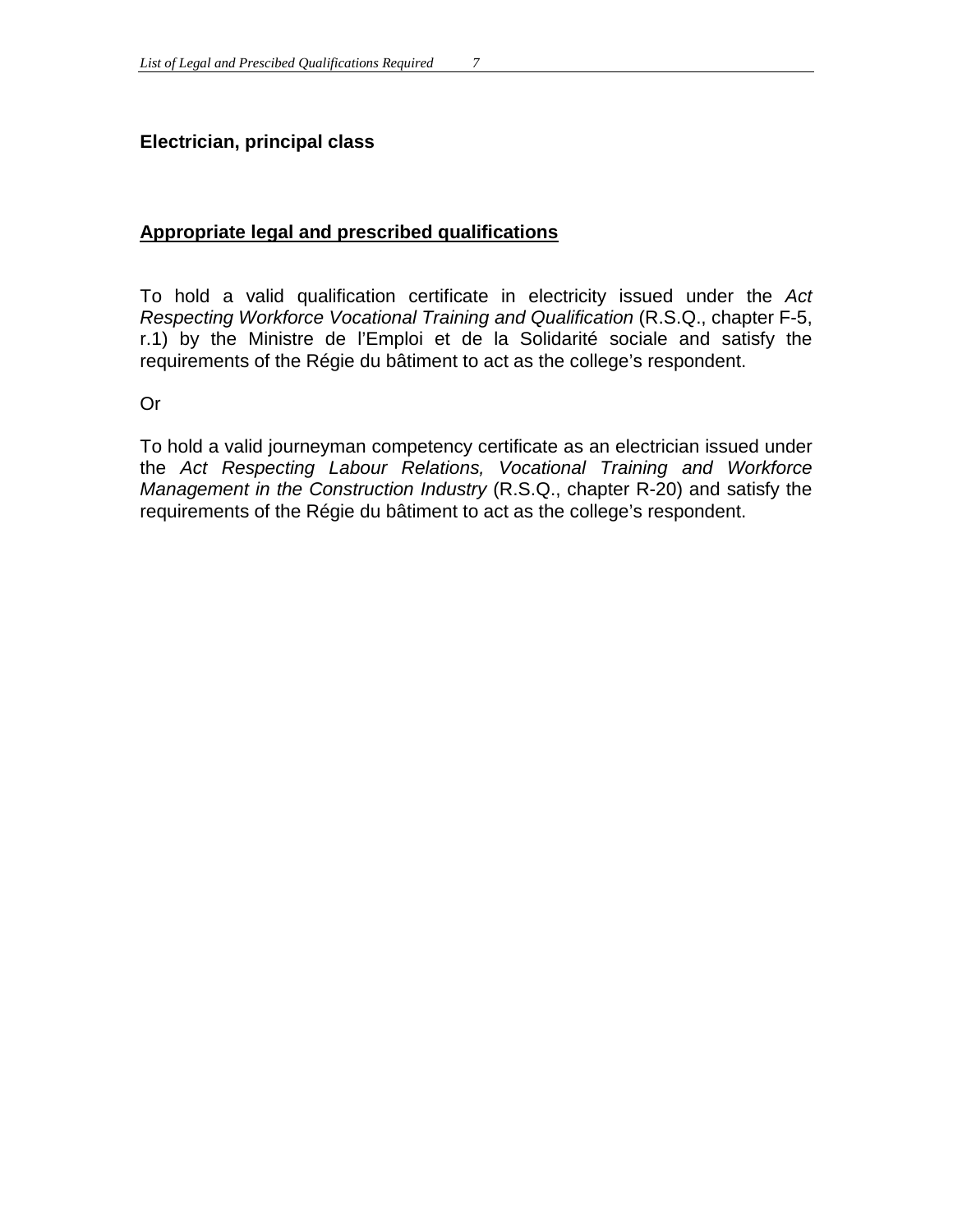### **Equipment maintenance mechanic**

### **Appropriate legal and prescribed qualifications**

To hold a valid journeyman competency certificate as an industrial mechanic issued under the *Act Respecting Labour Relations, Vocational Training and Workforce Management in the Construction Industry (R.S.Q., chapter R-20).* 

Or

To hold a certificate of vocational studies in industrial mechanics issued under the Qualification Plan from the Ministre de l'Emploi et de la Solidarité sociale.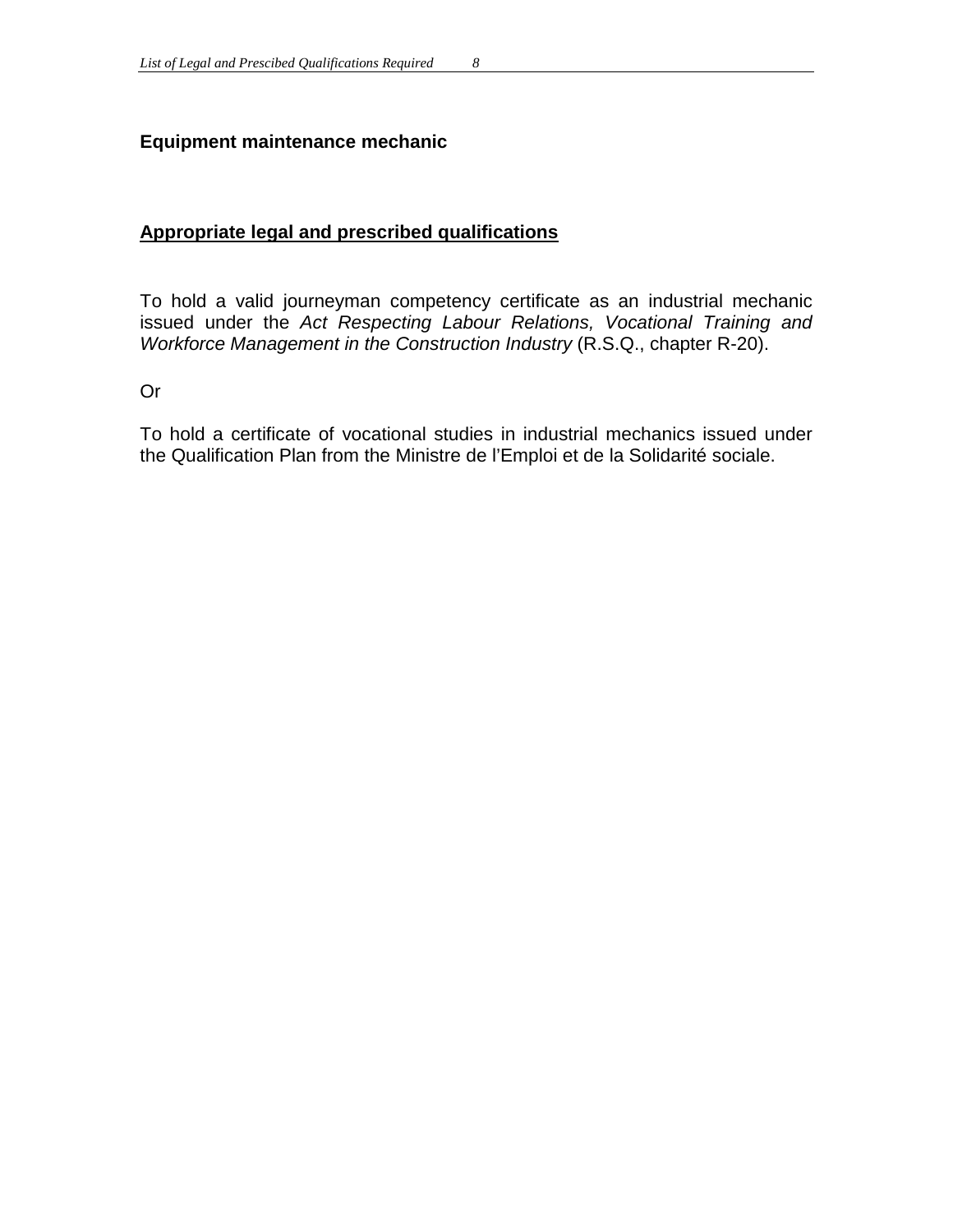### **Gardener**

# **Appropriate legal and prescribed qualification**

To hold, when required, a permit of the appropriate category issued under the *Pesticides Act* (R.S.Q., chapter P-9.3).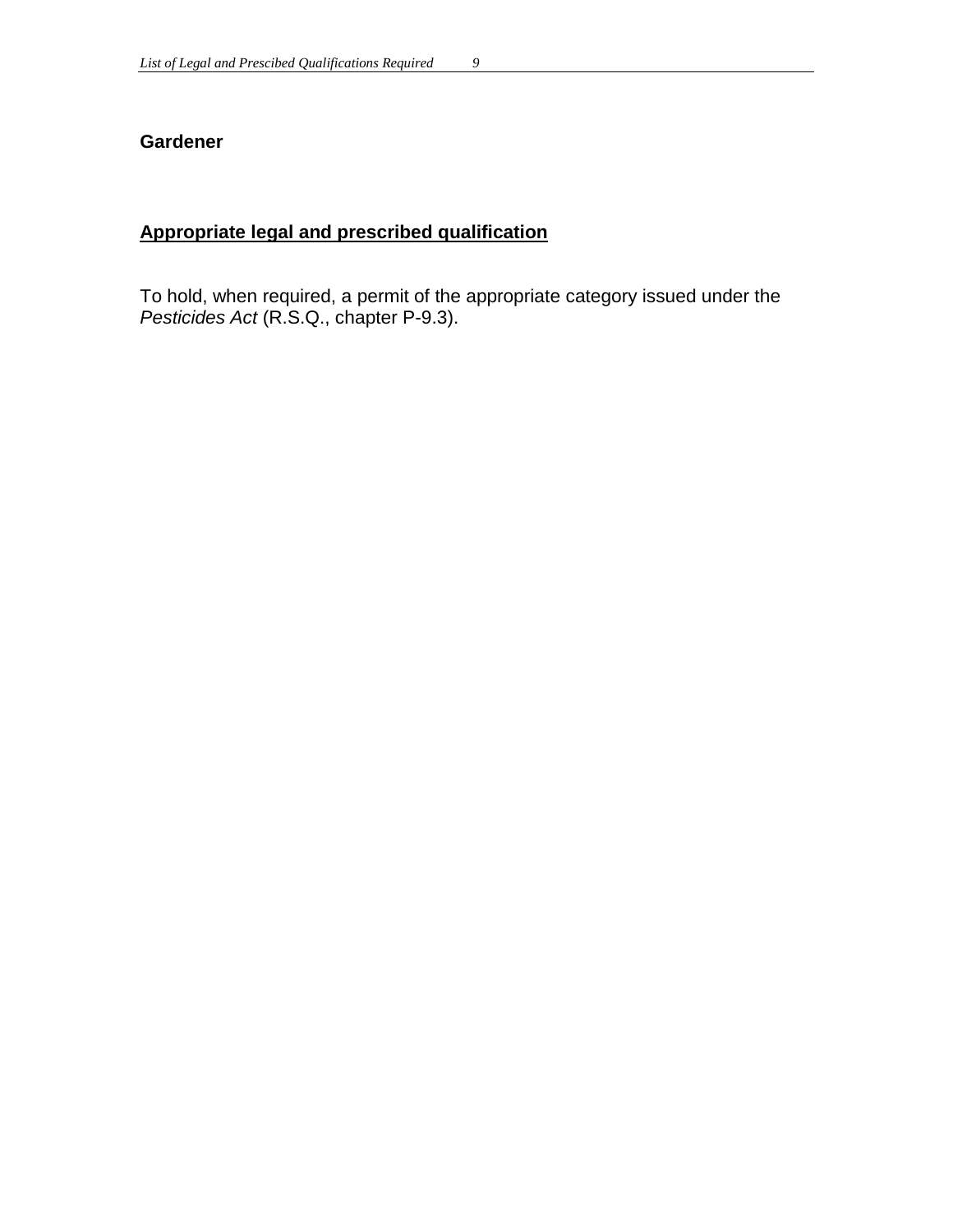#### **Painter**

# **Appropriate legal and prescribed qualification**

Hold a journeyman competency certificate as a painter issued under the *Act Respecting Labour Relations, Vocational Training and Workforce Management in the Construction Industry* (R.S.Q., chapter R-20).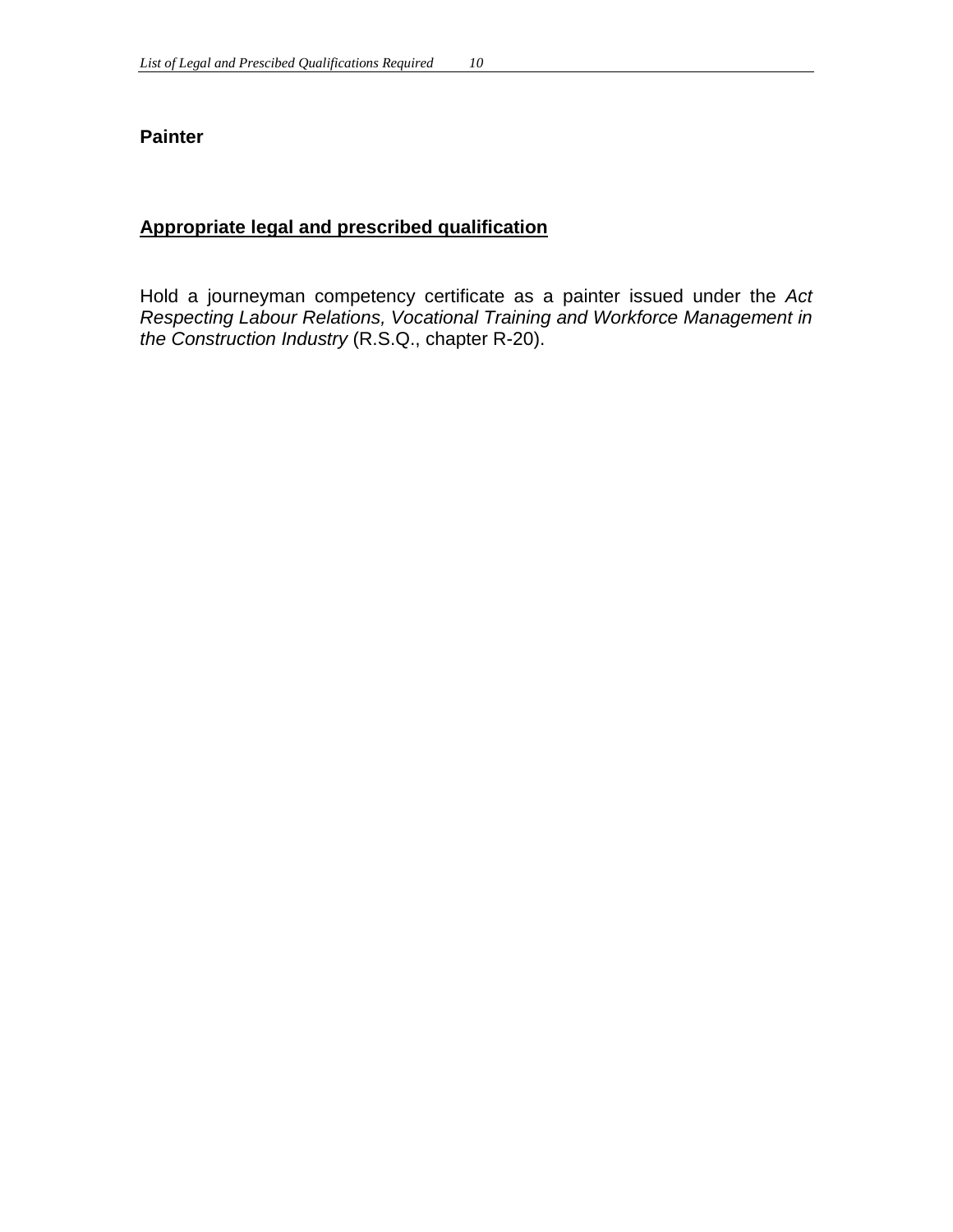#### **Pipe Mechanic**

### **Appropriate legal and prescribed qualifications**

To hold an appropriate and valid qualification certificate to the position within the following: in plumbing, in heating, in refrigeration system or in installation of gas piping issued under the *Act Respecting Workforce Vocational Training and Qualification* (R.S.Q., chapter F-5, r.1.2) by the Ministre de l'Emploi et de la Solidarité sociale.

Or

To hold a valid journeyman competency certificate in pipe fitting issued under the *Act Respecting Labour Relations, Vocational Training and Workforce Management in the Construction Industry* (R.S.Q., chapter R-20).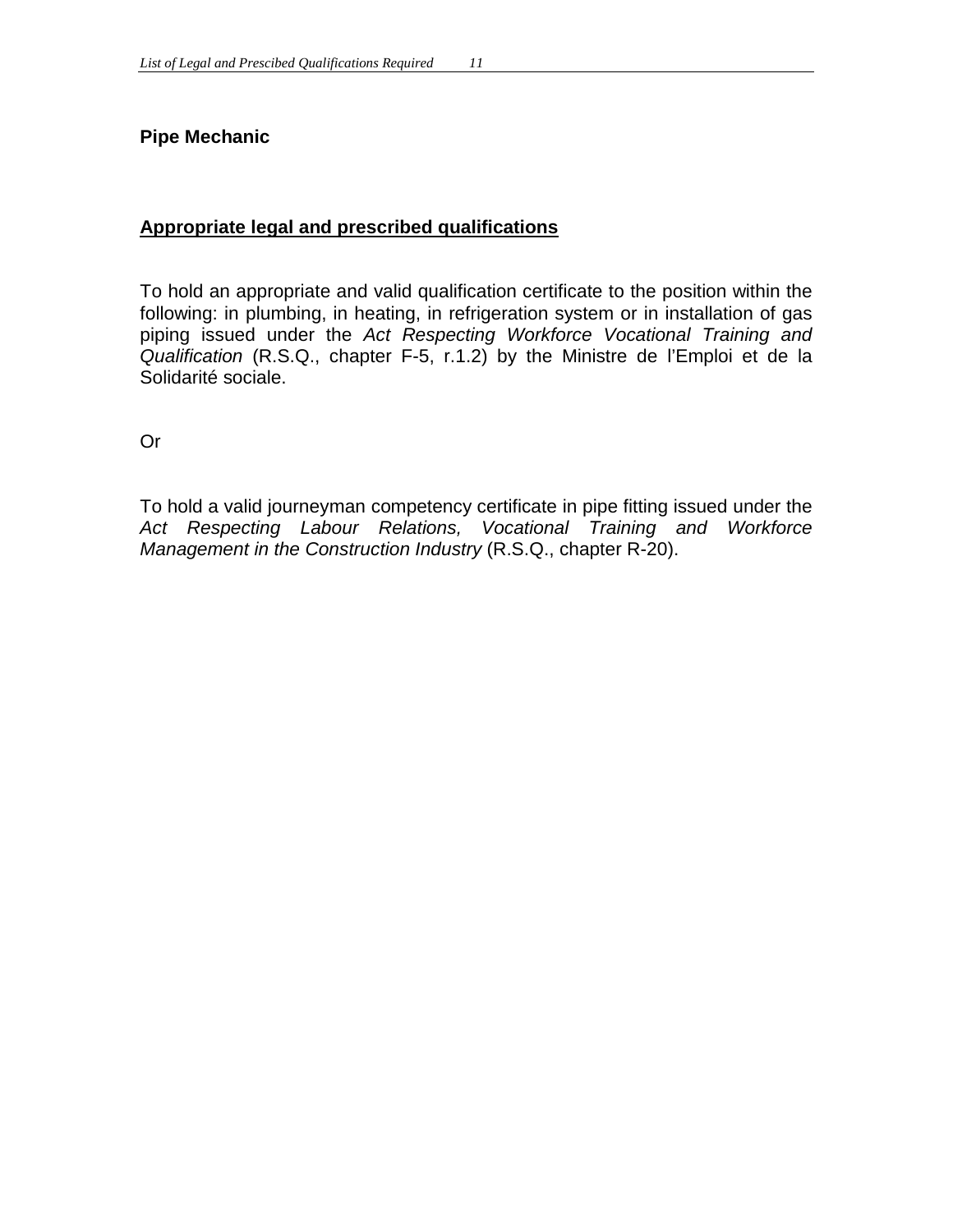# **Prevention and Security Officer**

# **Appropriate legal and prescribed qualification**

Hold a security guard agent licence issued under the *Private Security Act*  (R.S.Q., chapter S-3.5) by the Bureau de la sécurité privée.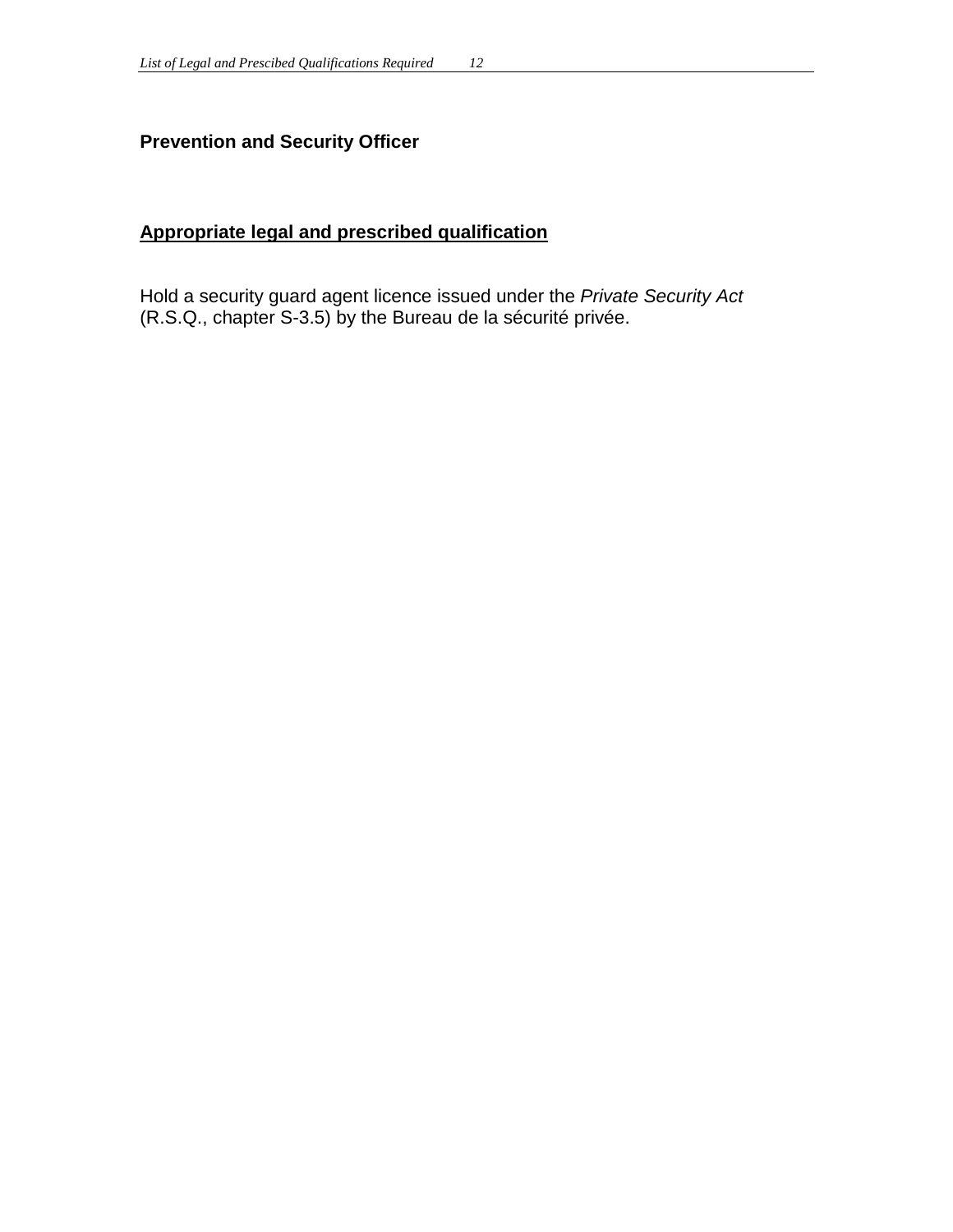# **Security Attendant**

# **Appropriate legal and prescribed qualification**

Hold a security guard agent licence issued under the *Private Security Act*  (R.S.Q., chapter S-3.5) by the Bureau de la sécurité privée.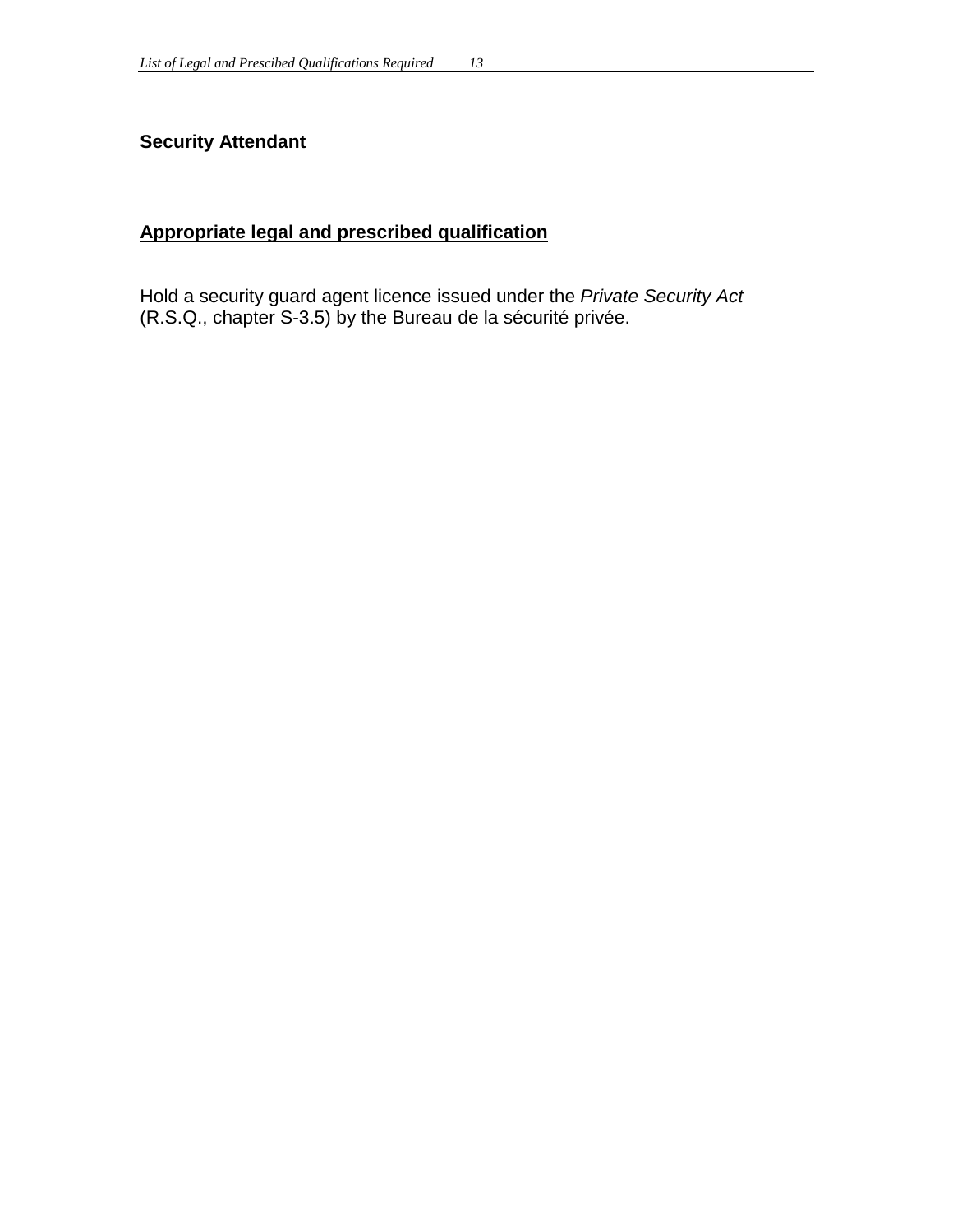### **Sociocultural or Sports Activities Counsellor**

#### **Appropriate legal and prescribed qualifications**

Hold a certificate for the aquatic component, issued by a body recognized by the laws and regulations.

- *a)* be at least 17 years of age; and
- *b)* hold one of the following certificates dated not more than 2 years previously:
	- i) a Professional Lifeguarding Certificate issued by the Académie de Sauvetage du Québec Inc.;
	- ii) a National Lifeguarding Certificate issued by the National Lifeguarding Service Inc.;
	- iii) a Lifesaving Instructor's Certificate issued by the Canadian Red Cross Society and by the Royal Lifesaving Society Canada;
	- iv) a Swimming Instructor Certificate and Lifesaving Instructor Certificate issued by a YMCA or YWCA as part of a national program of aquatic activities sponsored by the YMCA of Canada.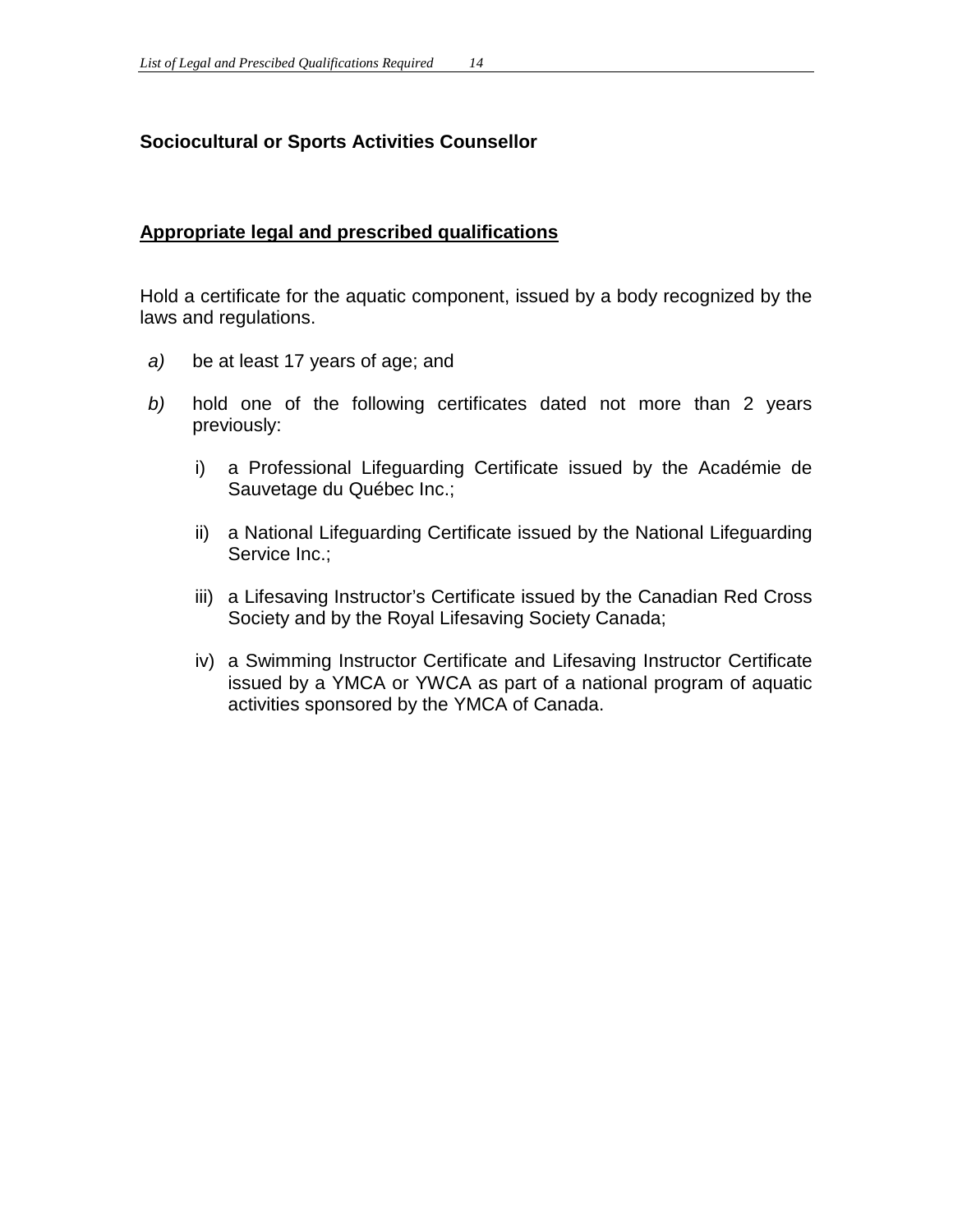### **Sociocultural or Sports Activities Leader**

#### **Appropriate legal and prescribed qualifications**

Hold a certificate for the aquatic component, issued by a body recognized by the laws and regulations.

- *a)* be at least 17 years of age; and
- *b)* hold one of the following certificates dated not more than 2 years previously:
	- i) a Professional Lifeguarding Certificate issued by the Académie de Sauvetage du Québec Inc.;
	- ii) a National Lifeguarding Certificate issued by the National Lifeguarding Service Inc.;
	- iii) a Lifesaving Instructor's Certificate issued by the Canadian Red Cross Society and by the Royal Lifesaving Society Canada;
	- iv) a Swimming Instructor Certificate and Lifesaving Instructor Certificate issued by a YMCA or YWCA as part of a national program of aquatic activities sponsored by the YMCA of Canada.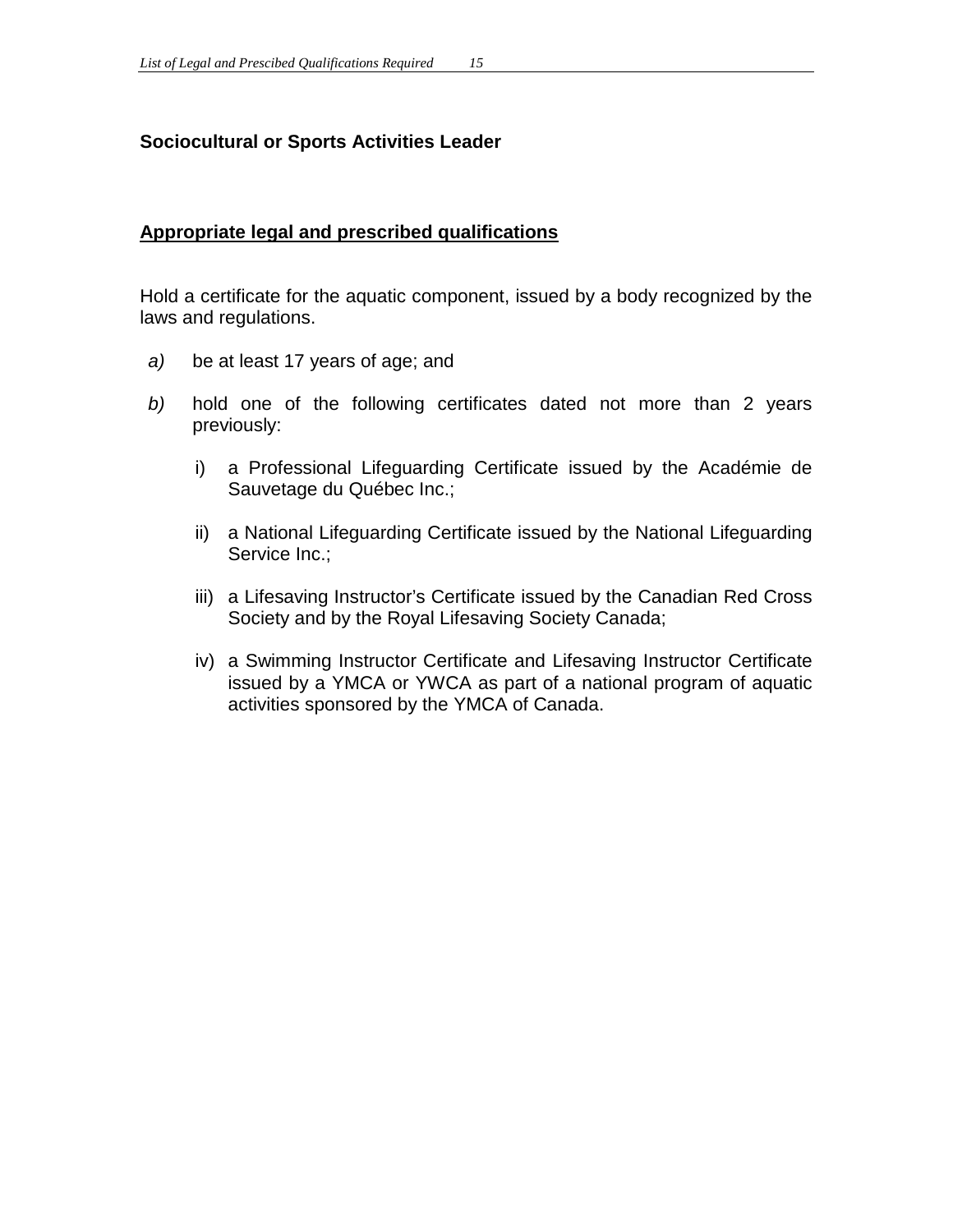### **Stationary engineer**

#### **Appropriate legal and prescribed qualifications**

Qualification certifications, locations of work, capacity of the installations and supervision modes refer to the *Stationary Enginemen Act* (R.S.Q., chapter M-6) and the *Regulation respecting stationary enginemen* (R.R.Q., chapter M-6, r.1) and the *Act Respecting Workforce Vocational Training and Qualification* (L.R.Q., c. F-5, a. 30).

| Employment      | Work performed and<br>power of                         |                          |                         |                          | Specific hiring requirements<br>(qualification certificate |                            |   |
|-----------------|--------------------------------------------------------|--------------------------|-------------------------|--------------------------|------------------------------------------------------------|----------------------------|---|
| class           | the plant                                              |                          |                         |                          | required)                                                  |                            |   |
|                 | Chief engineer<br>Engineer                             |                          |                         |                          |                                                            |                            |   |
|                 | Heating                                                | Refrigeration            | Heating                 | Refrigeration            | Heating plant                                              | Refrigeration              |   |
|                 | plant                                                  | plant                    | plant and               | plant                    | and steam                                                  | plant                      |   |
|                 | and                                                    |                          | steam                   |                          | engines                                                    |                            |   |
|                 | steam                                                  |                          | engines                 |                          |                                                            |                            |   |
|                 | engines                                                |                          |                         |                          |                                                            |                            |   |
| 1               |                                                        | A                        |                         | $\overline{\phantom{a}}$ |                                                            | A                          |   |
| $\overline{2}$  |                                                        | B                        |                         | A                        |                                                            | $\overline{B}$             |   |
| $\overline{3}$  | $\mathbf{I}$                                           | A                        |                         | A                        | $\mathbf{I}$                                               | A                          |   |
| $\overline{4}$  |                                                        | $\mathsf{I}$             | B                       |                          | $\mathsf B$                                                | $\ensuremath{\mathsf{II}}$ | B |
|                 |                                                        |                          | $\mathsf{I}$            | A                        |                                                            |                            |   |
| 5               | Ш                                                      | A                        | $\mathbf{I}$            | A                        | Ш                                                          | A                          |   |
| $6\phantom{1}6$ | T                                                      |                          |                         | $\overline{a}$           |                                                            |                            |   |
| $\overline{7}$  | $\overline{\mathbf{m}}$                                | B                        | $\mathsf{II}$           | $\mathsf B$              | III                                                        | B                          |   |
|                 |                                                        |                          |                         | $\overline{\mathbb{I}}$  | $\overline{A}$                                             |                            |   |
| 8               | $\overline{\overline{\mathsf{V}}}$                     | A                        | $\overline{\mathbb{I}}$ | $\overline{A}$           | $\overline{N}$                                             | A                          |   |
| $\overline{9}$  | $\mathbf{I}$                                           |                          |                         | $\overline{a}$           | $\overline{\mathsf{I}}$                                    |                            |   |
| 10              | IV                                                     | B                        | $\mathbf{III}$          | $\overline{B}$           | IV                                                         | В                          |   |
|                 |                                                        |                          |                         | $\overline{\mathsf{I}}$  | A                                                          |                            |   |
| 11              | Ш                                                      | $\frac{1}{2}$            | $\mathbf{I}$            | $\overline{a}$           | Ш                                                          |                            |   |
| 12              | $\overline{a}$                                         | A                        | $\overline{a}$          | $\overline{a}$           |                                                            | A                          |   |
| 13              | $\overline{a}$                                         | $\overline{a}$           | $\overline{\mathsf{I}}$ | B                        | $\overline{\mathsf{I}}$                                    | $\overline{B}$             |   |
| 14              | $\overline{\overline{\mathsf{V}}}$                     | $\overline{\phantom{a}}$ | Ш                       | $\overline{\phantom{a}}$ | IV                                                         | $\frac{1}{2}$              |   |
| 15              | $\overline{\phantom{a}}$                               | B                        | $\overline{a}$          | A                        |                                                            | $\overline{B}$             |   |
| 16              | $\bar{\phantom{a}}$                                    | $\frac{1}{2}$            | $\overline{\mathsf{I}}$ | $\frac{1}{2}$            | $\overline{N}$                                             | $\overline{\phantom{0}}$   |   |
| 17              | $\frac{1}{2}$                                          | $\bar{\phantom{a}}$      | $\overline{a}$          | B                        | $\overline{a}$                                             | $\overline{B}$             |   |
|                 |                                                        |                          | Non-                    |                          | 2 years of                                                 |                            |   |
| 18              |                                                        |                          | compulsory              |                          | pertinent                                                  |                            |   |
|                 |                                                        |                          | supervision             |                          | experience                                                 |                            |   |
|                 |                                                        |                          | Non-                    |                          | 2 years of                                                 |                            |   |
| 19              |                                                        |                          |                         | compulsory               |                                                            | pertinent                  |   |
|                 |                                                        |                          |                         | supervision              |                                                            | experience                 |   |
| 20              | Assistance, maintenance and control instrument reading |                          |                         |                          | No specific<br>qualifications are required                 |                            |   |
| Engineer        | under the supervision of a stationary engineer.        |                          |                         |                          |                                                            |                            |   |
| helper          |                                                        |                          |                         |                          |                                                            |                            |   |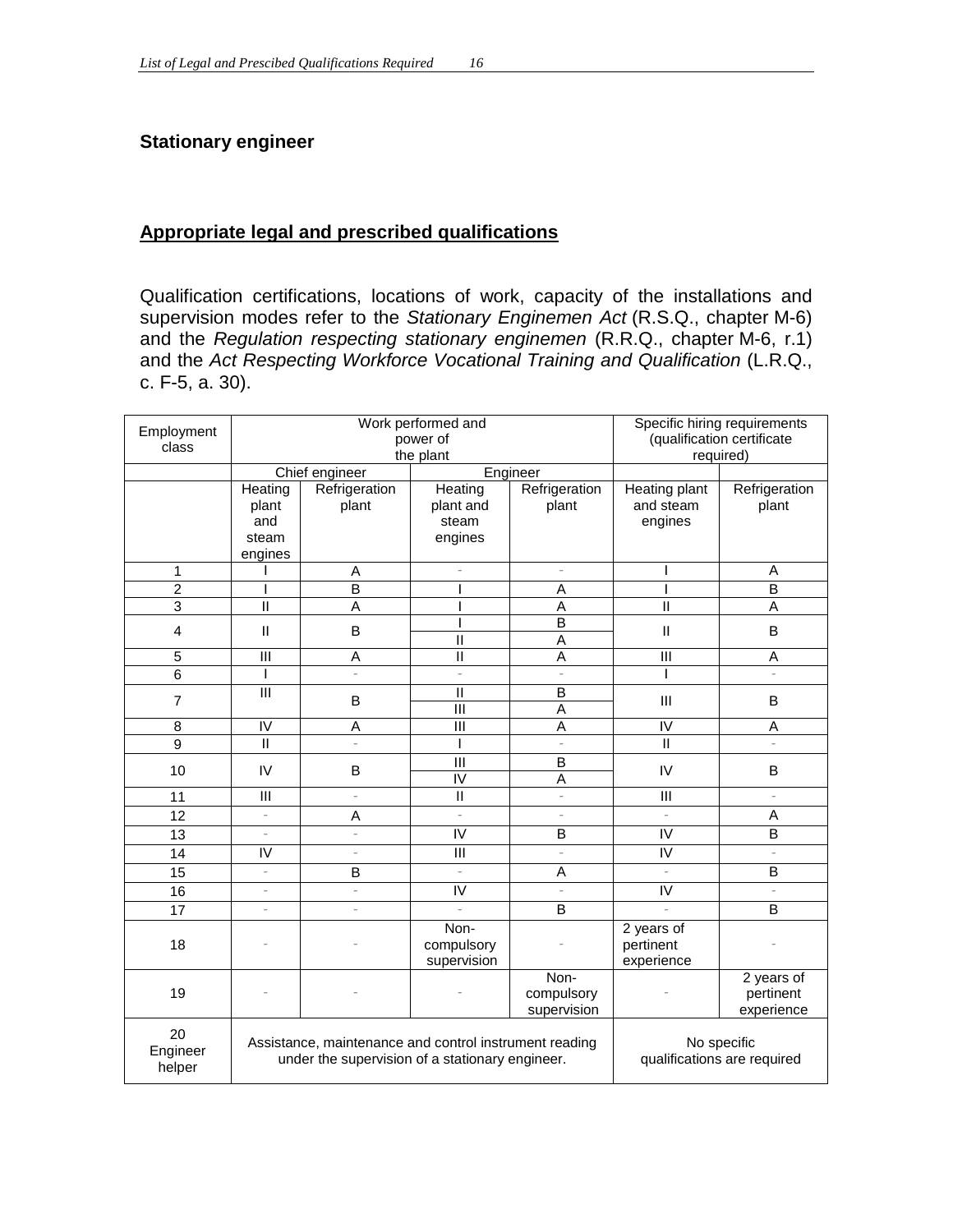### **Swimming Pool Supervisor**

#### **Appropriate legal and prescribed qualifications**

- a) be at least 17 years of age; and
- b) hold one of the following certificates dated not more than 2 years previously:
	- i) Professional Lifeguarding Certificate issued by the Académie de Sauvetage du Québec Inc.;
	- ii) a National Lifeguarding Certificate issued by the National Lifeguarding Service Inc.;
	- iii) a Lifesaving Instructor's Certificate issued by the Canadian Red Cross Society and by the Royal Lifesaving Society Canada;
	- iv) a Swimming Instructor Certificate and Lifesaving Instructor Certificate issued by a YMCA or YWCA as part of a national program of aquatic activities sponsored by the YMCA of Canada.